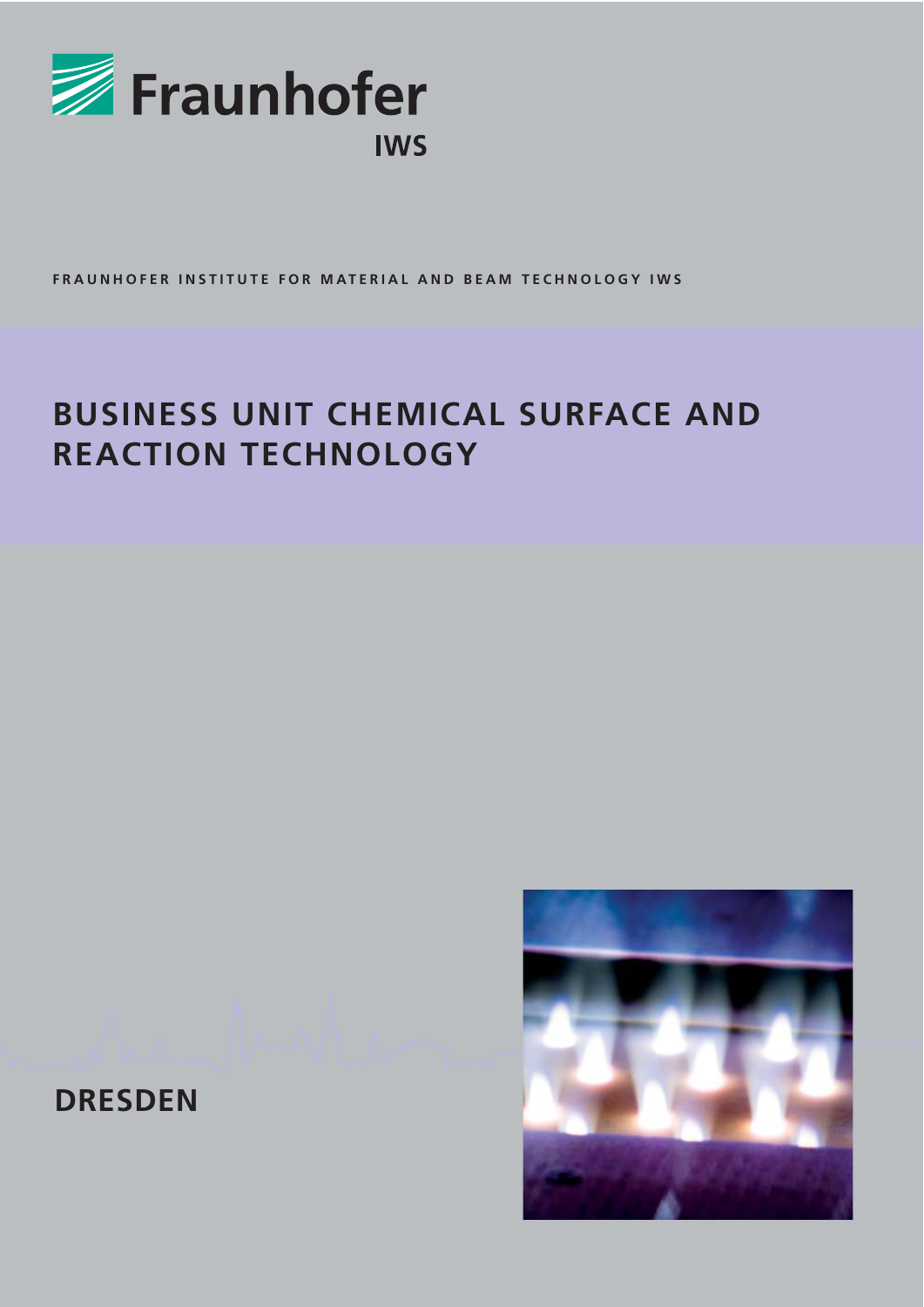



# **NEW TECHNOLOGIES IMPROVE SURFACE FUNCTIONALITIES**

Fraunhofer IWS has long-term experience in the application of plasma-assisted processes and procedures of chemical gas plasma deposition at atmospheric pressure. These technologies are used to create functional surface layers with scratch-resistant, conductive and self-cleaning properties. Another research focus is the development of nano-structured materials with a defined surface chemistry. These materials are a decisive prerequisite for the efficiency enhancement of double-layer capacitors and next-generation batteries. Furthermore, IWS scientists use their expertise for the research into the application of optical-spectroscopic measuring systems to analyze production processes and their products in a non-contact way.

### **Scientific basis**

- development of nano-structured materials with defined surface chemistry
- fabrication and preparation of nano particles and nano tubes
- development of coatings with tailored properties
- thermo-fluid dynamic simulation of gas flows in complex reactors as well as of gas concentrations, temperature fields, deposition and particle formation rates
- spatially resolved chemical analyses of coatings and defects by means of Hyperspectral Imaging (HSI)

### **Trends**

The business unit "Chemical Surface and Reaction Technology" focuses on the development of processes and materials as well as on the fabrication of prototypes for industrial applications.

Main research topics are:

- material and process development for the line production of next-generation energy storage devices and super capacitors
- process development for chemical surface functionalization
- gas phase reactors and processes for atmospheric pressure plasma applications (coating, etching, cleaning, surface modification)
- process development for sensor and trace analysis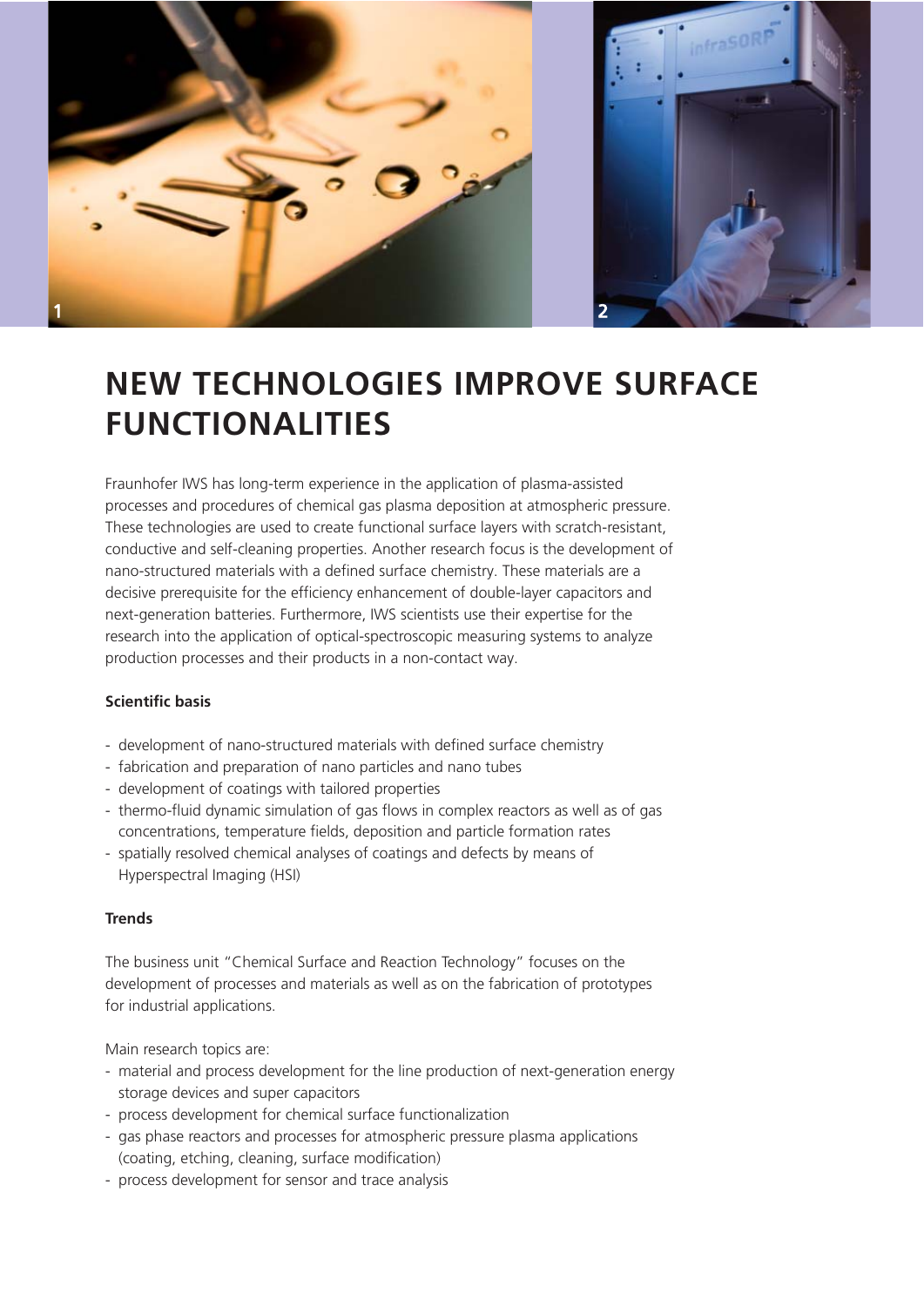

## **OUR COMPENTCES**

### **Battery research**

Research into electromobility and stationary energy storage technology is a key issue for our IWS scientists. They specifically concentrate their efforts on the development of a technology, which makes a cost-efficient large-scale production of lithium-ion cells possible. Their aim is the development of a continuous demonstrator unit, which comprises all steps from the rewinding of electrode foils and the packing of electrodes and separators to the construction, joining and welding of the staple into a pouch foil. A further IWS research key area focuses on novel material concepts for mobile energy storage systems. Here, research concentrates on the materials as a most primary alternative to traditional lithium-ion batteries. IWS scientists develop materials for low temperature sodium sulfur batteries and the corresponding manufacturing methods for the stationary application in highly-capacitive battery storage units.

### **Process monitoring**

The optical spectroscopy technology is an important IWS core competence. In recent years IWS researchers have expanded their activities from solid state and coating characterization tasks to the monitoring of complex gas phase processes. Comprehensive measurement solutions have been developed based on optical and fluid-dynamical simulations. These solutions are highly sensitive measuring sensors integrated into industrial systems. They have been customized as stand-alone systems and meet long-term operational requirements. Within this field the institute cooperates with well-known manufacturers of ultra-pure gas equipment.

### **Plasma-CVD-procedures**

IWS researchers develop chemical gas phase (CVD) and liquid phase processes to generate various functions on different material surfaces. Special emphasis is put on the application of single-walled CNTs. Here the IWS offers specified expertise in their fabrication and preparation. Embedded in corresponding materials, these CNTs enable large-area coatings and thus, open up new markets. Transparent, functional thin-film coatings, anti-adhesive coatings, flexible, conductive polymers and energy storage systems are our main foci.

- *1 Hydrophilic/hydrophobicstructured surface at a sheet steel*
- *2 Measuring device for the quick characterization of porous materials*
- *3 Lithium-sulfur pouch cell*
- *4 Imaging spectroscopy (Hyperspectral Imaging) for surface analysis*